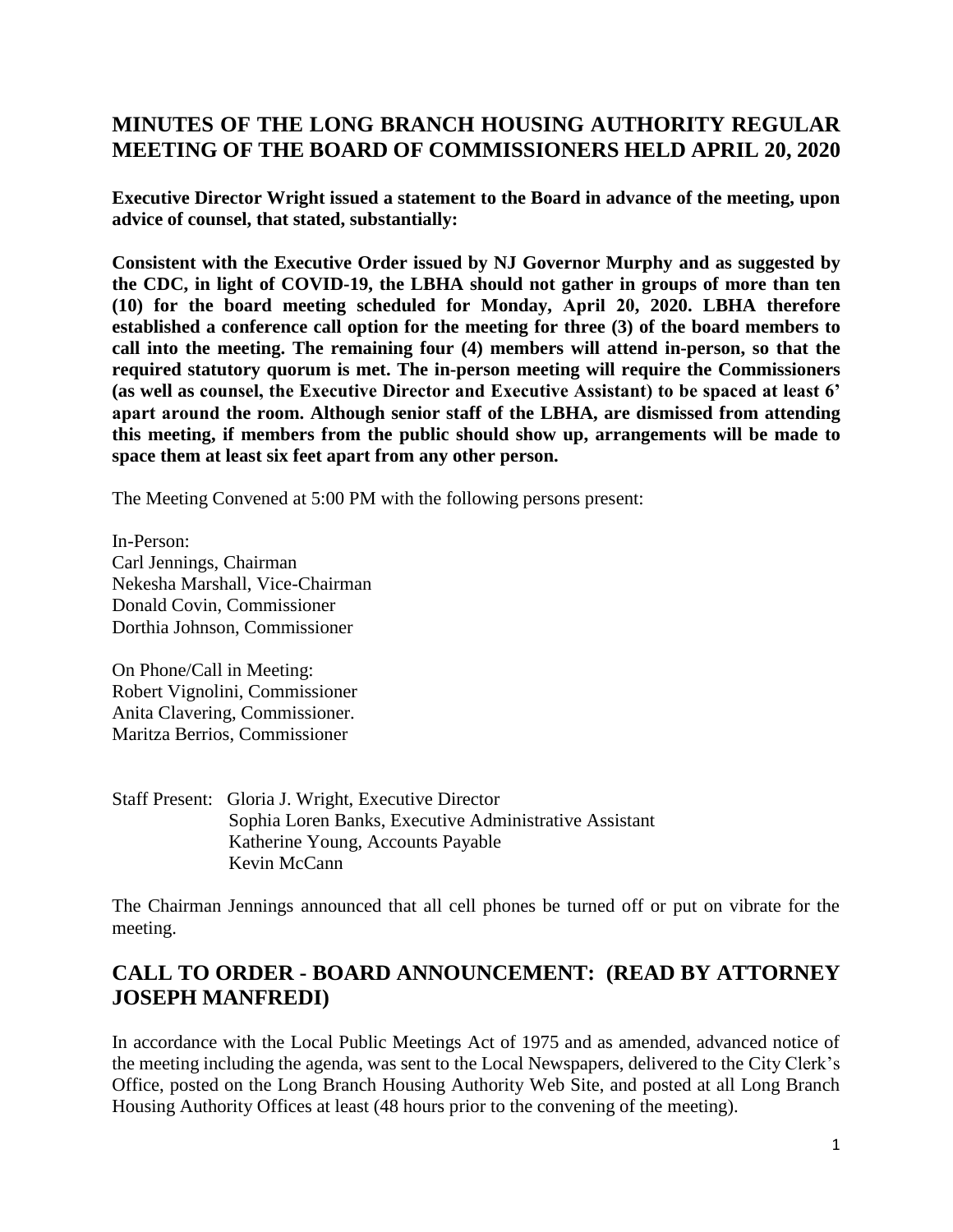## **CHAIRMAN JENNINGS LED THE SALUTE TO THE FLAG:**

Gloria J Wright, Executive Director opened the meeting with Roll Call. Commissioners present and absent are listed above.

# **NO PUBLIC PRESENT AT MEETING**

# **ADOPTION OF THE PUBLIC SESSION MINUTES OF THE REGULAR MEETING OF MARCH 23, 2020**

Commissioner Johnson made a motion to approve and accept the minutes of the public session of the regular meeting held March 23, 2020, second by Commissioner Berrios.

Roll Call Vote Taken:

Ayes, Commissioners Johnson, Vignolini, Covin, Clavering, Vice-Chairman Marshall and Chairman Jennings.

Opposed, None. Abstain, None Absent, Commissioners Clavering, Berrios Motion, Carried.

### **EXECUTIVE DIRECTORS REPORT:**

Executive Director Wright provided the board with relevant activities and news for the month of March 2020. Executive Director Wright outlined and summarized the Executive Director's Report provided to the Board.

## **Resolution 04-01-2020 - Resolution approving the list of bills for March 2020, and authorizing the payment of bills**

Vice-Chairman Marshall stated that finance committee has reviewed the List of bills with the Finance Department and that all questions have been satisfied. Vice-Chairman Marshall requested a motion to accept and approve Resolution 03-01-2020 the List of Bills in the amount of \$**1,104,411.71** Vice-Chairman Marshall motioned, seconded by Commissioner Covin.

Roll Call Vote Taken:

Ayes, Commissioners Johnson, Vignolini, Covin, Clavering, Berrios, Vice-Chairman Marshall and Chairman Jennings.

Opposed, None. Abstain, None Absent, None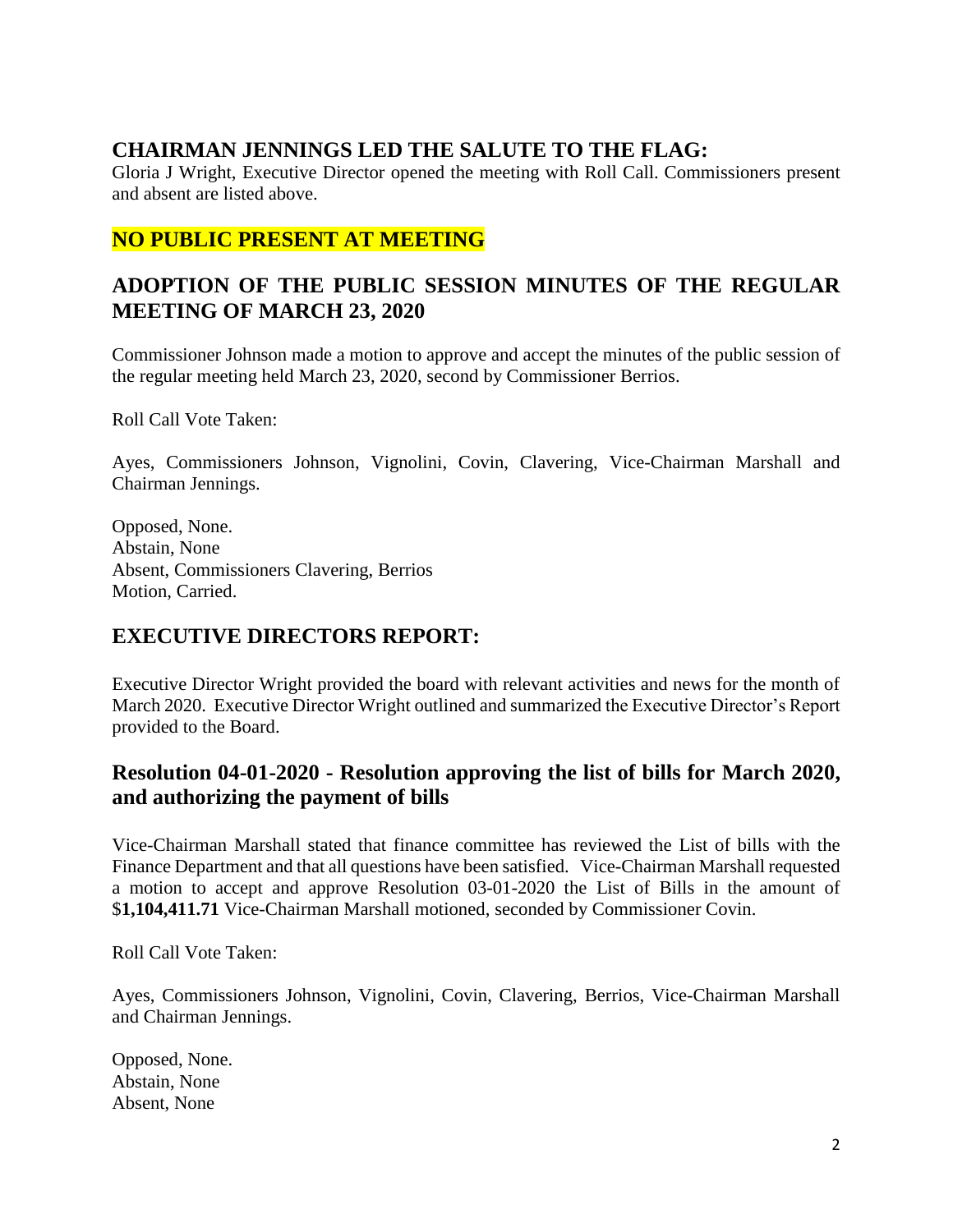Motion, Carried.

No public present

Chairman Jennings suggested the board skip to resolutions that do not require close session discussion.

**Added Starter...Resolution 04-03-2020 – Resolution approving the transaction, amending Resolution 12-09-2019, amending a contract, ratifying past actions, authorizing an expenditure of funds in an amount not to exceed \$5,500, subject to appropriations**

Commissioner Vignolini made a motion to approve and accept Resolution 04-03-2020 second by Commissioner Berrios.

Roll Call Vote Taken:

Ayes, Commissioners Johnson, Vignolini, Covin, Clavering, Berrios, Vice-Chairman Marshall and Chairman Jennings.

Opposed, None. Abstain, None Absent, None Motion, Carried.

No public present

### **Added Starter...Resolution 04-04-2020 – Resolution approving the transaction, amending Resolution 12-10-2019, authorizing an expenditure of funds in an amount not to exceed \$10,000.00, subject to appropriations**

Commissioner Johnson made a motion to approve and accept Resolution 04-04-2020 second by Commissioner Covin.

Roll Call Vote Taken:

Ayes, Commissioners Johnson, Vignolini, Covin, Clavering, Berrios, Vice-Chairman Marshall and Chairman Jennings.

Opposed, None. Abstain, None Absent, None Motion, Carried.

No public present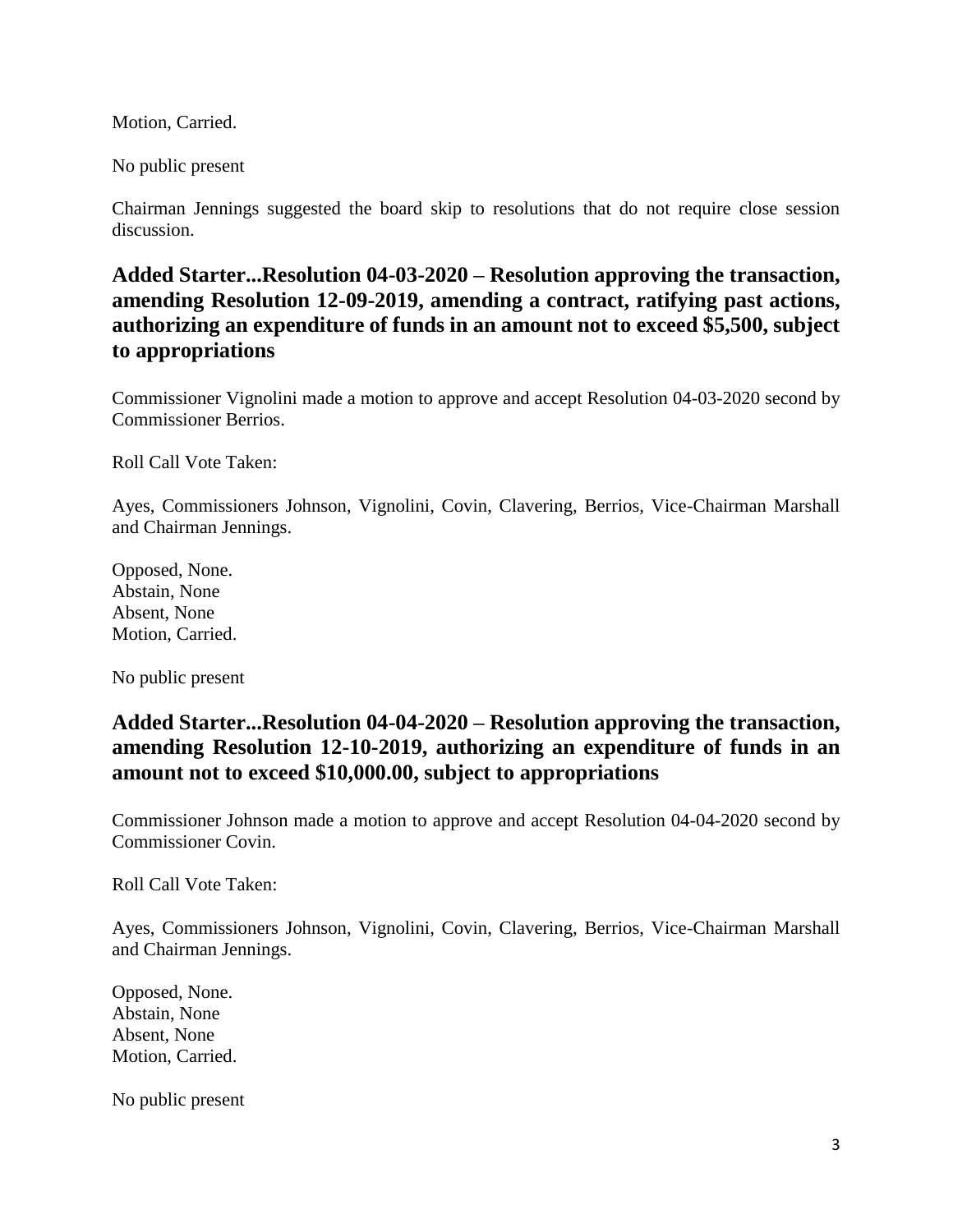# **Added Starter…Resolution 04-05-2020 Resolution approving the transaction, authorizing the implementation of certain HUD-approved waivers for the LBHA**

Commissioner Covin made a motion to approve and accept Resolution 04-05-2020 second by Commissioner Johnson.

Roll Call Vote Taken:

Ayes, Commissioners Johnson, Vignolini, Covin, Clavering, Berrios, Vice-Chairman Marshall and Chairman Jennings.

Opposed, None. Abstain, None Absent, None Motion, Carried.

No public present

#### **In closed session at 5:18PM to discuss personnel matters.**

# **Resolution 04-02-2020 – Resolution authorizing a Closed Session of the Regular Meeting of the Board of Commissioners on April 20, 2020**

Commissioner Vignolini made a motion to approve and accept Resolution 04-02-2020 second by Commissioner Covin

Roll Call Vote Taken:

Ayes, Commissioners Johnson, Vignolini, Covin, Clavering, Berrios, Vice-Chairman Marshall and Chairman Jennings.

Opposed, None. Abstain, None Absent, None Motion, Carried.

No public present

#### **Out of Closed Session – Time 5:36PM**

**Added Starter…Resolution 04-06-2020 Resolution approving the transaction amending the Executive Director's contract**